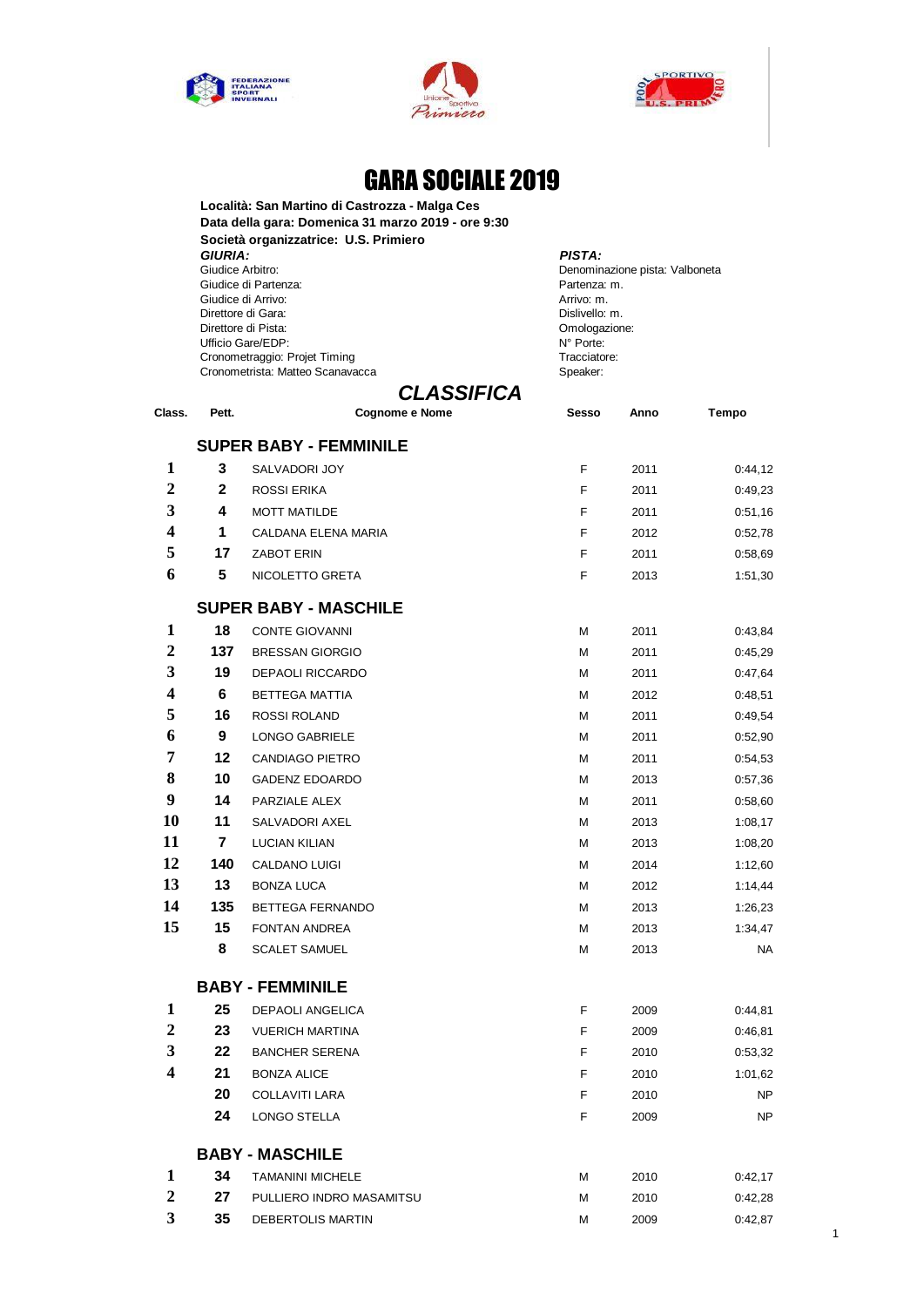| Class.                  | Pett. | <b>Cognome e Nome</b>       | <b>Sesso</b> | Anno | <b>Tempo</b> |
|-------------------------|-------|-----------------------------|--------------|------|--------------|
| $\overline{\mathbf{4}}$ | 39    | DE BORTOLI NICOLA           | M            | 2009 | 0:43,82      |
| 5                       | 28    | DEBERTOLIS MASSIMILIANO     | М            | 2010 | 0:44,61      |
| 6                       | 26    | <b>GUBERT STEFANO</b>       | М            | 2010 | 0:44,70      |
| 7                       | 40    | MOSER ALESSANDRO            | М            | 2009 | 0:44,89      |
| 8                       | 36    | <b>FACEN NICOLO'</b>        | М            | 2009 | 0:45,18      |
| 9                       | 31    | <b>MASCHIO MATHIAS</b>      | М            | 2010 | 0:50,69      |
| 10                      | 32    | <b>GADENZ SABASTIANO</b>    | М            | 2010 | 0:51,11      |
| 11                      | 33    | FONTAN ALESSANDRO           | М            | 2010 | 0:56,45      |
|                         | 29    | <b>PARZIALE HANNES</b>      | М            | 2010 | NP           |
|                         | 30    | ZAGONEL JUSTIN              | М            | 2010 | NP           |
|                         | 37    | <b>SCHENAL FILIPPO</b>      | М            | 2009 | NP           |
|                         | 38    | BETTEGA ALBERTO             | М            | 2009 | <b>NP</b>    |
|                         |       | <b>CUCCIOLI - FEMMINILE</b> |              |      |              |
| 1                       | 42    | DEBERTOLIS ELISA            | F            | 2008 | 0:40,31      |
| $\boldsymbol{2}$        | 41    | <b>CONTE SVEVA</b>          | F            | 2008 | 0:41,38      |
|                         | 43    | <b>CASEROTTO MARTINA</b>    | F            | 2007 | NP           |
|                         |       | <b>CUCCIOLI - MASCHILE</b>  |              |      |              |
| 1                       | 49    | LONGO LORENZO               | M            | 2007 | 0:38,79      |
| $\boldsymbol{2}$        | 52    | POLATO GIOVANNI             | М            | 2007 | 0:39,67      |
| 3                       | 53    | <b>FINCATO IAGO</b>         | М            | 2007 | 0:40,38      |
| 4                       | 44    | <b>CORRENT LORENZO</b>      | М            | 2007 | 0:40,60      |
| 5                       | 48    | ZABOT EFREM                 | М            | 2007 | 0:41,06      |
| 6                       | 50    | <b>GOBBER PAOLO</b>         | М            | 2007 | 0:41,08      |
| 7                       | 54    | PULLIERO PIETRO HIDEO       | М            | 2007 | 0:41,16      |
| 8                       | 47    | <b>ORLER MARCELLO</b>       | М            | 2007 | 0:47,58      |
|                         | 46    | PARZIALE JGOR               | М            | 2007 | NP           |
|                         | 51    | DE BORTOLI MATTIA           | М            | 2007 | NP           |
|                         | 55    | <b>SCHENAL NICOLA</b>       | М            | 2007 | NP           |
|                         | 56    | NICOLETTO ALESSANDRO        | М            | 2007 | NP           |
|                         |       | <b>RAGAZZI - FEMMINILE</b>  |              |      |              |
| 1                       | 61    | <b>COSNER MARIA</b>         | F            | 2005 | 0:38,79      |
| $\overline{2}$          | 63    | <b>MICLET ILARIA</b>        | F            | 2006 | 0:39,07      |
| 3                       | 58    | <b>LOSS ANGELA</b>          | F            | 2006 | 0:40,89      |
| 4                       | 62    | SARTORETTO EMMA             | F            | 2005 | 0:41,08      |
| 5                       | 60    | <b>BOGHETTO ENRICA</b>      | F            | 2006 | 0:41,43      |
| 6                       | 57    | <b>DEBERTOLIS GIOIA</b>     | F            | 2006 | 0:42,96      |
|                         | 59    | CALLEGARO LETIZIA           | F            | 2005 | NP           |
|                         | 64    | DEPAOLI CRISTINE            | F            | 2006 | NP           |
|                         |       | <b>RAGAZZI - MASCHILE</b>   |              |      |              |
| 1                       | 66    | <b>GIUSTO PIERANTONIO</b>   | М            | 2005 | 0:37,66      |
| $\boldsymbol{2}$        | 71    | <b>BOCALON FRANCESCO</b>    | м            | 2005 | 0:38,14      |
| 3                       | 69    | <b>LOSS MANUEL</b>          | М            | 2005 | 0:38,85      |
| 4                       | 75    | <b>GUBERT ALBERTO</b>       | М            | 2005 | 0:39,12      |
| 5                       | 65    | <b>CREPAZ PIETRO</b>        | М            | 2005 | 0:39,34      |
| 6                       | 68    | DEBERTOLIS LEONARDO         | М            | 2006 | 0:40,13      |
| 6                       | 70    | <b>BECCARI FRANCESCO</b>    | М            | 2006 | 0:40,13      |
| 8                       | 76    | <b>GOBBER CARLO</b>         | М            | 2006 | 0:40,95      |
| $\boldsymbol{9}$        | 67    | <b>GIACOMELLI FEDERICO</b>  | М            | 2006 | 0:41,42      |
| 10                      | 72    | ROMAGNA THOMAS              | М            | 2006 | 0:42,32      |
| 11                      | 74    | RATTIN DAVIDE               | М            | 2005 | 0:51,08      |
|                         | 73    | CALDANA EDOARDO             | М            | 2006 | NΡ           |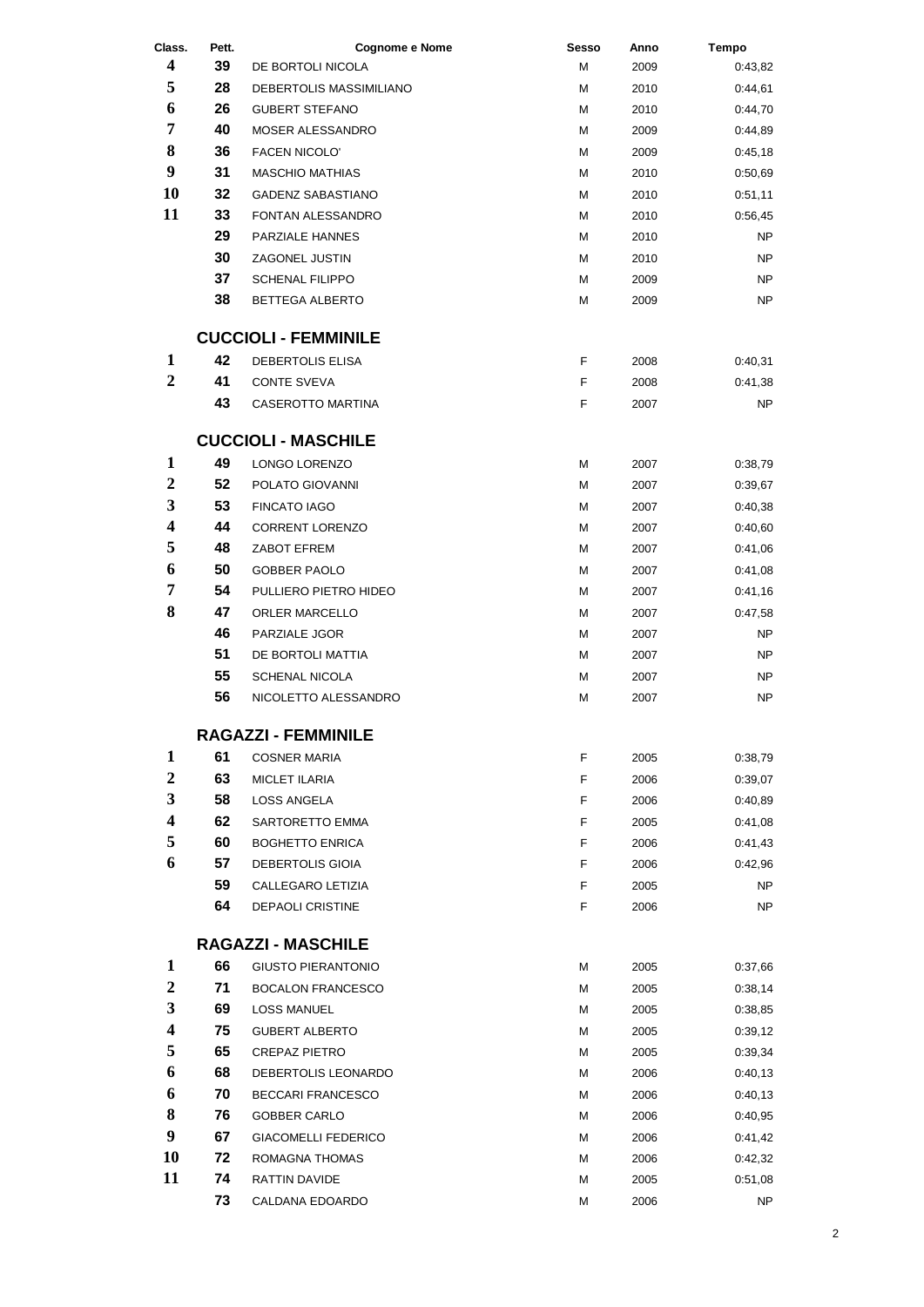| Class.                  | Pett. | Cognome e Nome                  | <b>Sesso</b> | Anno | <b>Tempo</b> |
|-------------------------|-------|---------------------------------|--------------|------|--------------|
|                         |       | <b>ALLIEVI - FEMMINILE</b>      |              |      |              |
| 1                       | 80    | DE ROSSI LINDA                  | F            | 2004 | 0:39,85      |
| $\mathbf{2}$            | 79    | BETTEGA SERENA                  | F            | 2003 | 0:48,14      |
| 3                       | 77    | <b>MANFROI GIOIA</b>            | F            | 2004 | 1:01,18      |
|                         | 78    | <b>URSO GRETA</b>               | F            | 2004 | <b>NP</b>    |
|                         | 81    | GUARDA NARDINI VIRGINIA CORINNA | F            | 2004 | <b>NP</b>    |
|                         |       | <b>ALLIEVI - MASCHILE</b>       |              |      |              |
| 1                       | 90    | <b>COSSA ROBERTO</b>            | М            | 2004 | 0:37,20      |
| $\overline{2}$          | 88    | <b>BOGHETTO ALBERTO</b>         | М            | 2004 | 0:38,33      |
| 3                       | 89    | <b>TOFFOL LEONRDO</b>           | M            | 2003 | 0:38,39      |
| $\overline{\mathbf{4}}$ | 84    | BORNANCINI NICOLO' NICOLO'      | M            | 2004 | 0:39,00      |
| 5                       | 82    | BETTEGA ALESSANDRO GIOVANNI     | M            | 2004 | 0:39,27      |
| 6                       | 86    | <b>LOSS MATTIA</b>              | М            | 2004 | 0:39,90      |
| 7                       | 83    | <b>BOLDO THOMAS</b>             | М            | 2003 | 0:40,97      |
| 8                       | 85    | <b>GUBERT ALESSANDRO</b>        | М            | 2004 | 0:43,76      |
|                         | 87    | <b>BETTEGA LORENZO</b>          | М            | 2003 | <b>NP</b>    |
|                         |       |                                 |              |      |              |
|                         |       | <b>GIOVANI - FEMMINILE</b>      |              |      |              |
|                         | 91    | <b>CEMIN GIUDITTA</b>           | F            | 1999 | <b>NP</b>    |
|                         |       | <b>GIOVANI - MASCHILE</b>       |              |      |              |
| 1                       | 95    | <b>BALDI THOMAS</b>             | М            | 2000 | 0:37,41      |
| $\overline{2}$          | 97    | <b>BANCHER FEDERCO</b>          | M            | 2002 | 0:37,43      |
| 3                       | 96    | DE BATTISTI GREGORIO            | M            | 2002 | 0:37,49      |
| $\overline{\mathbf{4}}$ | 100   | SVAIZER CHRISTIAN               | М            | 2001 | 0:37,52      |
| 5                       | 101   | SOFFIATI ALBERTO                | M            | 2002 | 0:38,15      |
| 6                       | 98    | GIUSTO EZIO                     | M            | 2002 | 0:38,60      |
| 7                       | 94    | <b>GUBERT FRANCESCO</b>         | М            | 2001 | 0:39,80      |
| 8                       | 102   | <b>SARTENA MICHELE</b>          | М            | 2001 | 0:47,27      |
|                         | 92    | <b>SCALET MATTEO</b>            | М            | 1998 | <b>NP</b>    |
|                         | 93    | <b>TURRIN FRANCESCO</b>         | M            | 2001 | <b>NP</b>    |
|                         | 99    | <b>BAGGETTO GABRIELE</b>        | М            | 1999 | <b>NP</b>    |
|                         | 103   | DALLA GIUSTINA GIAOMO           | M            | 2000 | <b>NP</b>    |
|                         |       | <b>SENIORES - FEMMINILE</b>     |              |      |              |
| $\mathbf{1}$            | 106   | <b>SCALET GLORIA</b>            | F            | 1977 | 0:42,62      |
| $\boldsymbol{2}$        | 104   | <b>SIMION VERONICA</b>          | F            | 1991 | 0:43,78      |
| 3                       | 105   | CALLEGARIN MARTINA              | F            | 1971 | 0:47,47      |
| 4                       | 109   | <b>GARDINI MELISSA</b>          | F            | 1979 | 0:48,67      |
| 5                       | 143   | <b>FAORO CRISTIANA</b>          | F            | 1967 | 0:49,38      |
| 6                       | 138   | ZANNINI PATRIZIA                | F            | 1984 | 0:50,35      |
| 7                       | 139   | ZANNINI CLAUDIA                 | F            | 1978 | 0:55,57      |
| 8                       | 108   | <b>SCALET ROSANNA</b>           | F            | 1978 | 0:58,24      |
| 9                       | 110   | <b>MOTT VALENTINA</b>           | F            | 1989 | 0:58,49      |
|                         | 107   | CREPAZ MANUELA                  | F            | 1971 | <b>NP</b>    |
|                         |       | <b>SENIORES - MASCHILE</b>      |              |      |              |
| $\mathbf{1}$            | 120   | MOTT SIMONE                     | М            | 1981 | 0:38,73      |
| $\boldsymbol{2}$        | 113   | <b>BANCHER PIERGIORGIO</b>      | М            | 1966 | 0:39,06      |
| 3                       | 117   | <b>GOBBER ANDREA</b>            | М            | 1971 | 0:39,81      |
| 4                       | 118   | <b>TOFFOL ANDREA</b>            | М            | 1968 | 0:40,38      |
| 5                       | 124   | <b>FONTAN GIANANTONIO</b>       | М            | 1984 | 0:40,59      |
| 6                       | 115   | <b>DEPAOLI DANIELE</b>          | М            | 1967 | 0:41,35      |
| 7                       | 114   | BETTEGA MASSIMO                 | М            | 1967 | 0:41,90      |